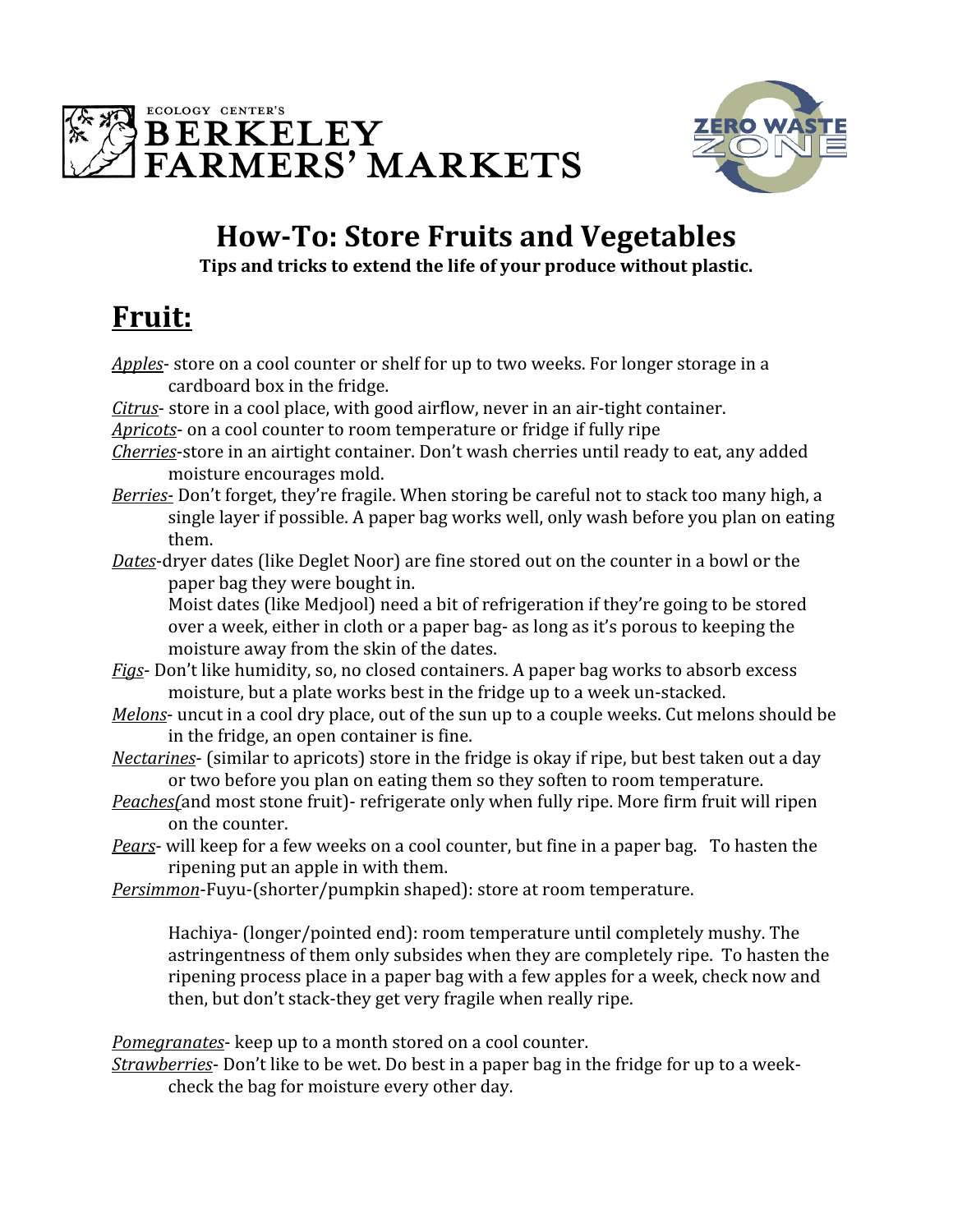## **Veggies:**

Always
remove
any
tight
bands
from
your
vegetables
or
at
least
loosen
them
to allow
them
to
breath

Artichokes- place in an airtight container sealed, with light moisture.

- Asparagus- place them loosely in a glass or bowl upright with water at room temperature. (will
keep
for
a
week
outside
the
fridge)
- Avocados- place in a paper bag at room temp. To speed up their ripening- place an apple in the
bag
with
them.
- Arugula- arugula, like lettuce, should not stay wet! Dunk in cold water and spin or lay flat to dry. Place dry arugula in an open container, wrapped with a dry towel to absorb any extra
moisture.
- Basil- is difficult to store well. Basil does not like the cold, or to be wet for that matter. The best
method
here
is
an
airtight
container/jar
loosely
packed
with
a
small
damp piece
of
paper
inside‐left
out
on
a
cool
counter.
- Beans, shelling- open container in the fridge, eat ASAP. Some recommend freezing them if not
going
to
eat
right
away
- Beets- cut the tops off to keep beets firm, (be sure to keep the greens!) by leaving any top on root vegetables draws moisture from the root, making them loose flavor and firmness. Beets
should
be
washed
and
kept
in
and
open
container
with
a
wet
towel
on
top.
- Beet greens- place in an airtight container with a little moisture.
- Broccoli- place in an open container in the fridge or wrap in a damp towel before placing in the
fridge.
- Broccoli Rabe- left in an open container in the crisper, but best used as soon as possible.
- Brussels Sprouts- If bought on the stalk leave them on that stalk. Put the stalk in the fridge or
leave
it
on
a
cold
place.
If
they're
bought
loose
store
them
in
an
open
container with a damp towel on top.
- Cabbage-left out on a cool counter is fine up to a week, in the crisper otherwise. Peel off outer leaves if they start to wilt. Cabbage might begin to loose its moisture after a week
,
so,
best
used
as
soon
as
possible.
- Carrots- cut the tops off to keep them fresh longer. Place them in closed container with plenty
of
moisture,
either
wrapped
in
a
damp
towel
or
dunk
them
in
cold
water every
couple
of
days
if
they're
stored
that
long.
- Cauliflower- will last a while in a closed container in the fridge, but they say cauliflower has the
best
flavor
the
day
it's
bought.
- Celery- does best when simply places in a cup or bowl of shallow water on the counter. Celery root/Celeriac- wrap the root in a damp towel and place in the crisper.
- Corn-leave unhusked in an open container if you must, but corn really *is* best the day it's picked.
- *Cucumber* wrapped in a moist towel in the fridge. If you're planning on eating them within a day or two after buying them they should be fine left out in a cool room.
- Eggplant-does fine left out in a cool room. Don't wash it, eggplant doesn't like any extra moisture
around
its
leaves.
For
longer
storage‐
place
loose,
in
the
crisper.

*Fava
beans*‐
place
in
an
air
tight
container.

Fennel- if used within a couple days after it's bought fennel can be left out on the counter, upright in a cup or bowl of water (like celery). If wanting to keep longer than a few days place in the fridge in a closed container with a little water.